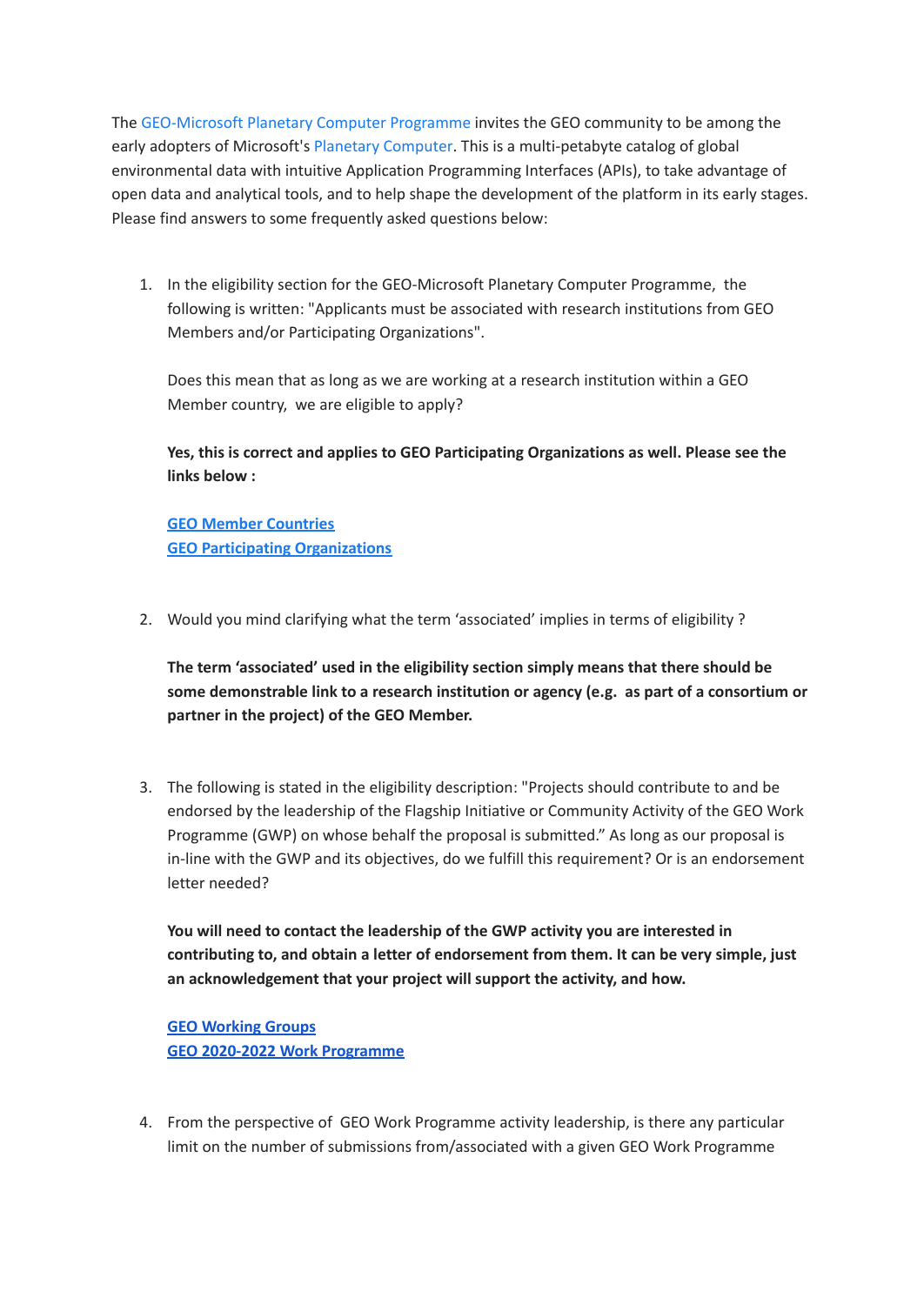activity? For instance, if we receive multiple expressions of interest, is it obligatory that we select only one?

**There are no restrictions on the number of submissions associated with a given GWP activity. The only requirement is that you are supportive of the project, having been convinced that it will provide a tangible contribution to the GWP activity.**

5. Regarding what is defined as 'deliverables' - does this mean our platform should be proprietary, and we make our algorithms open ?

**Project deliverables must be made publicly available: data (including in situ, marine, and spaceborne) as per the GEOSS Data Sharing Principles and all code should be open source (including scripts and software).**

6. Regarding the clause that states components of the product developed should be made openly available, how much flexibility is there with respect to use of a proprietary platform around which the product may be built?

**It is understood the platform itself may be proprietary, but everything else built around it, as well as data sets used, should be open source. This means the broader GEO community can also use the products delivered at the conclusion of the programme.**

7. Would it be possible to receive clarification regarding the submission timeline. It states that the initial draft can be submitted anytime up until 15 June 2021. Are we able to receive feedback before the final proposal submission date of 25 June 2021? I would assume the draft submitted for the 15th of June should be close to the final version.

**Yes, the version submitted to the Senior Scientist on the 15 June 2021 should be close to the final version. The 10-day period between submission dates is given to allow the leadership of the individual GWP activity (to which you wish to contribute) the time to digest the proposal and iterate with you in case modifications are needed. The final proposal version must be submitted by 25 June.**

8. Concerning the budget: If I understood correctly, we can request up to US\$ 60,000 for salaries of the team members? How detailed does this need to be broken down, i.e. is it sufficient saying team member 1 needs x for 50% employment over 12 months and team member 2 needs y for 20% employment over 12 months? Or are there other requirements? Could other costs (i.e. conference fees plus travel) also be requested?

**There are no restrictions on how the funds are allocated, only that they are itemized and justified in the budget.**